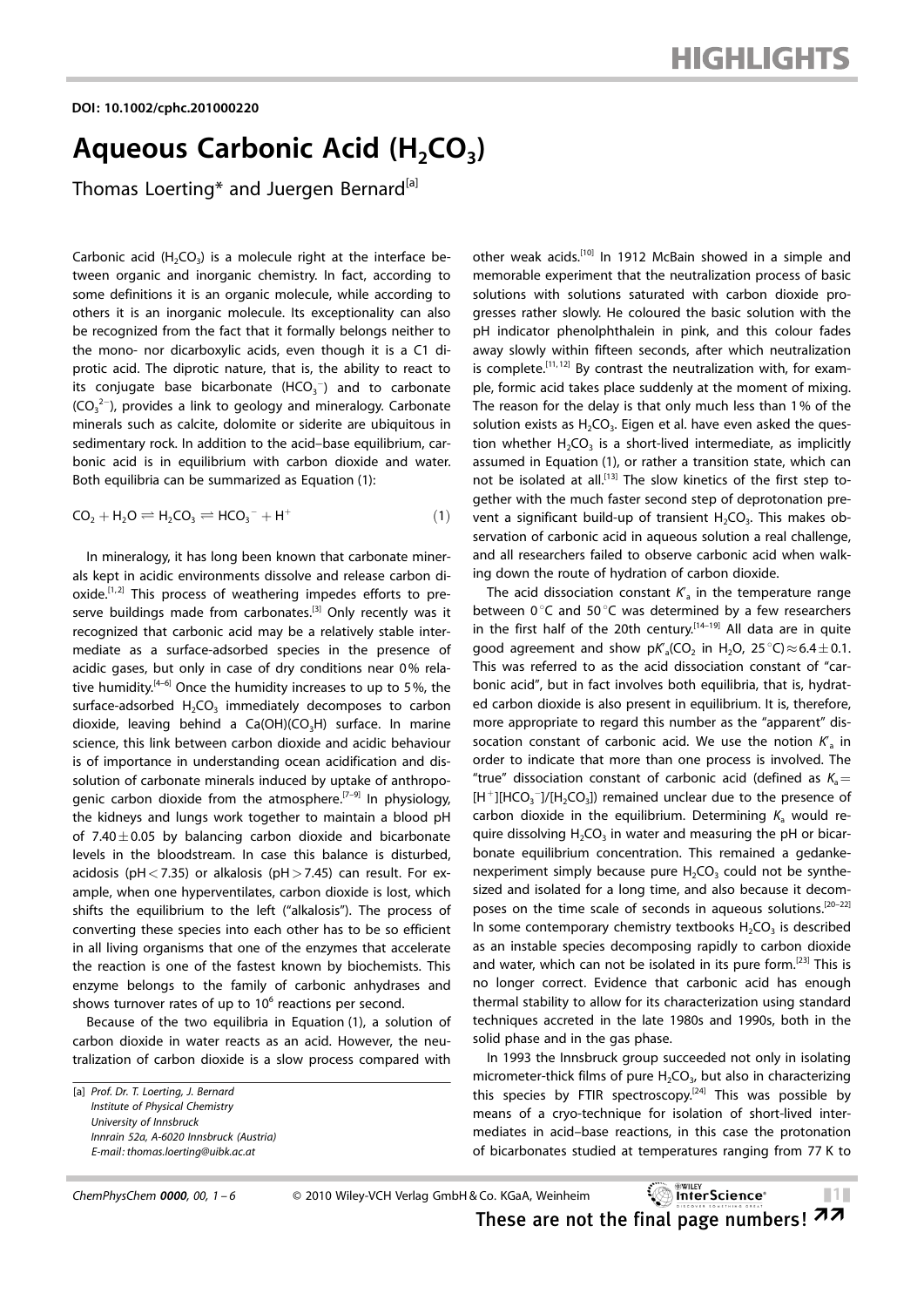240 K. The first isolation was performed in methanolic solution,<sup>[24]</sup> later on in aqueous solution as well, or, more precisely, in an ice matrix.<sup>[25]</sup> In both cases the IR spectra, after removal of the solvent, can be clearly attributed to crystalline  $H_2CO_3$  because of the position and sharpness of the bands as well as several band splittings. Still, the spectra obtained from the two different solvents show some bands at clearly different wavelengths, with different intensities and different band splitting. This implies that carbonic acid crystallizes in (at least) two different polymorphs called  $\alpha$ -H<sub>2</sub>CO<sub>3</sub> (from the methanolic solution) and  $\beta$ -H<sub>2</sub>CO<sub>3</sub> (from the aqueous solution). The unambiguous assignment of the bands was possible by IR characterization of the D and  $^{13}$ C isotopic forms crystallized both from methanolic<sup>[26]</sup> and aqueous solutions.<sup>[27]</sup> Lately, it was recognized that immediately after removal of the solvent, two amorphous solids of carbonic acid can be characterized, which develop into crystalline solids upon heating. This transition takes place within hours at  $\sim$  200 K and within minutes at  $\sim$  220 K and was followed by  $Raman^{[28]}$  and IR spectroscopy and powder X-ray diffraction.<sup>[29]</sup> The basic structural motif found in the two polymorphs of carbonic acid has already developed in the two amorphous forms. From spectroscopic considerations the building block in the  $\beta$ -polymorph and in the amorphous precursor is a centrosymmetric unit such as the cyclic carbonic acid dimer.<sup>[28]</sup> The crystal structure of the two polymophs is not yet known, though. In a vacuum chamber  $(-10^{-7}$  mbar) the two polymorphs are stable up to  $\sim$  210 K ( $\alpha$ ) and  $\sim$  230 K  $(\beta)$ . At these temperatures desorption rates are so high that the sample is pumped off.

In 1991, after irradiation of a 1:1 mixture of solid carbon dioxide and H<sub>2</sub>O-ice with 700 keV protons at 20 K, Moore and Khanna obtained a mixture of several radical and molecular product species, and after heating to 215–250 K they observed an unknown species by FT–IR spectroscopy, which they tentatively (and correctly) assigned to crystalline carbonic acid.<sup>[30–32]</sup> Besides proton irradiation, UV bombardment<sup>[33]</sup> and ion implantation<sup>[34]</sup> also have the potential to convert carbon dioxide water ices to carbonic acid, even though this is limited to the near surface area. For instance, 4:1 mixtures of water and carbon dioxide are converted to carbonic acid under high-flux UV radiation at the wavelength of prominent solar lines.<sup>[35]</sup> This implies that in outer space cryogenic  $CO<sub>2</sub>-H<sub>2</sub>O$  deposits will possibly be converted to  $\beta$ -H<sub>2</sub>CO<sub>3</sub> after irradiation.<sup>[36]</sup> Indeed, the  $2.4-5.0 \mu m$  spectral region of comet Halley shows several bands consistent with the IR-bands found in the laboratory.<sup>[37]</sup> The infrared spectra of the Martian surface and of the Galilean satellites of Jupiter<sup>[38-40]</sup> are also at wavelengths very similar to that of carbonic acid. Lately, solid carbonic acid has also been discussed as a surface compound on Edgeworth–Kuiper–Belt bodies.[41] In these environments carbonic acid can occur either as the crystalline  $\beta$ -polymorph or as an amorphous solid.

Observation of carbonic acid in the gas-phase was first claimed by Terlouw et al. after thermolysis of  $(NH_4)HCO_3$ <sup>[42]</sup> They succeeded in observing a weak signal at  $m/z=62$  by electron-ionization mass spectroscopy, which they attributed to gas-phase  $H_2CO_3$ .<sup>[42]</sup> The intensity of the signal was less than 1% of the signal arising from the decomposition product

carbon dioxide, but could still be selected as parent ion for fragmentation studies. In the gas-phase three possible conformations of carbonic acid are possible, which can be interconverted by rotating around the angles  $\Phi_1$  and  $\Phi_2$  (see Figure 1).



Figure 1. A) Conformational isomerism of the carbonic acid monomer. The isomers can be interconverted by changing either one of the two dihedral angles  $\Phi$ , or  $\Phi$ , (inset). B) Calculated potential energy curve showing that there are two low-energy minima (cis–cis, cis–trans) and one high-energy minimum (trans–trans) in the gas-phase. The curve was obtained from ab initio calculations of the gas-phase molecule at the CCSD(T)/cc-pVQZ level of theory. The potential energy curve for conformational isomerism in aqueous solution is unknown at present. The figure is adapted from ref. [44], with permission.

The three rotamers representing local potential minima are called cis–cis, cis–trans and trans–trans. According to calculations the cis–cis conformation is the most stable, mostly because both hydrogen atoms form a weak internal hydrogen bond. The *cis-trans* conformation is less stable by  $\sim$  1-2 kcal mol<sup>-1</sup>,<sup>[43,44]</sup> that is, in equilibrium at 200 K one would expect the cis–cis rotamer to be the main conformer, whereas less than 10% of cis–trans monomers are expected. The trans–trans conformation is less stable by more than 10 kcalmol<sup>-1</sup> and is not supposed to appear in experiments (see Figure 1). In some calculations it is even an instable transition state rather than a metastable equilibrium state. By contrast, the cyclic dimer  $(H_2CO_3)$  is stabilized by two strong hydrogen bonds and, therefore, the enthalpy of decomposition to carbon dioxide and water is astonishingly close to zero.<sup>[45]</sup> For this reason, an appreciable fraction of the cyclic dimer  $(H_2CO_3)_2$  is thought to be present in the gas phase. Higher oligomers such as  $(H_2CO_3)_3$ are thermodynamically even more stable in the gas phase,  $[46]$ but are not thought to occur because an encounter of three or more carbonic acid molecules in the gas phase is extremely unlikely. On this basis, Tossell has even suggested a strategy for capturing and sequestration of carbon dioxide in the form of solid carbonic acid.<sup>[47]</sup>

While cis-trans  $H_2CO_3$  could be positively identified in experiments,<sup>[44]</sup> a clear spectroscopic proof for the presence of cis–cis H<sub>2</sub>CO<sub>3</sub> and cyclic (H<sub>2</sub>CO<sub>3</sub>)<sub>2</sub> is currently missing. Cis–trans  $H<sub>2</sub>CO<sub>3</sub>$  and three deuterated isotopologues were generated in a supersonic jet within a discharge nozzle by applying a pulsed high voltage of 1.8 kV on a gas mixture saturated with water vapour and containg 5% carbon dioxide and identified from the observation of pure rotational transitions by Fourier-

## RR These are not the final page numbers!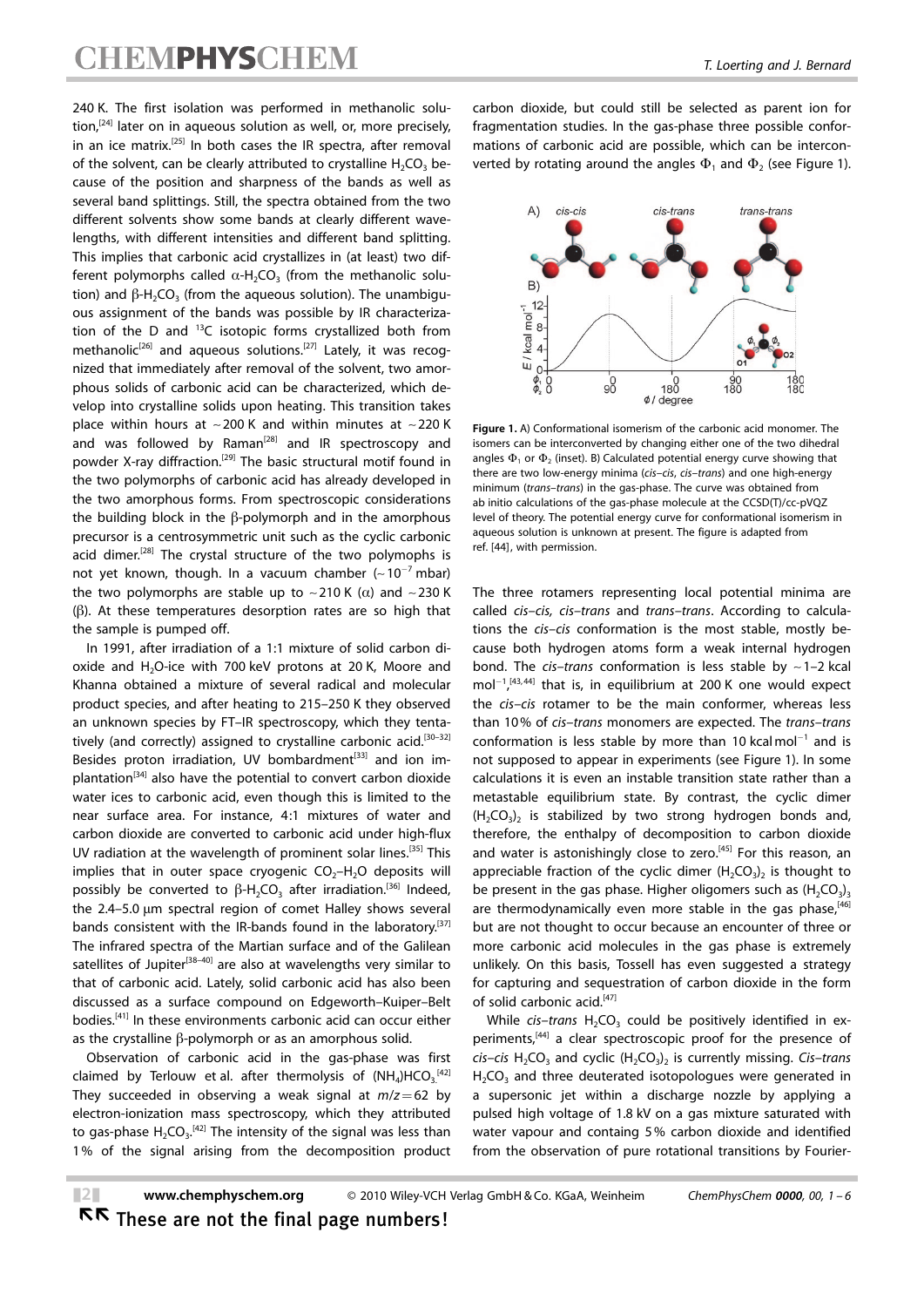transform microwave spectroscopy.<sup>[44]</sup> It remains unclear why in this experiment the thermodynamically most stable rotamer is not observed, but a metastable one instead. Hage et al. showed that crystalline  $H_2CO_3$  can be sublimed and recondensed without decomposition to  $CO<sub>2</sub>$  and  $H<sub>2</sub>O<sub>2</sub><sup>[37]</sup>$  After desorption at ~220 K and flying for a few centimetres through the gas phase, roughly 50% of the initial amount recondensed as  $\alpha$ -H<sub>2</sub>CO<sub>3</sub> on a window kept at ~10 K. This is consistent with a high kinetic stability of water-free carbonic acid as inferred from transition state theory considerations.<sup>[48]</sup> Once water is present, the half-life with respect to decomposition to carbon dioxide is greatly reduced from 180 000 years (water-free) to roughly a minute in a 1:3 complex of water with carbonic acid.<sup>[49]</sup> When hydrated with water carbonic acid decays via thermally easily accessible transition states by a proton-relay mechanism rather than via a highly strained four-membered transition state.<sup>[48, 50, 51]</sup> Kinetic isotope effects and rate constants are in rather good agreement with experiments, which suggests that any attempt of detecting carbonic acid in aqueous solution has to be done on timescales faster than a second.

Some fast techniques were developed more than 50 years ago in order to cope with this challenge, such as rapid mixing or stopped-flow techniques followed by a time-dependent readout of fast high-field conductance,<sup>[52]</sup> temperature<sup>[20]</sup> or pH.<sup>[53]</sup> Using such techniques, the "true ionization constant" was determined to be  $pK_a \approx 3.8$  in the temperature range 5-45 °C at zero ionic strength<sup>[54]</sup> and later refined to  $pK_a \approx$  $3.45\pm0.05$ .<sup>[53]</sup> This renders carbonic acid a stronger acid than for example, acetic acid ( $pK_a \approx 4.7$ ) and comparable to formic acid ( $pK_a \approx 3.8$ ). It should therefore not be ignored in discussions of ocean acidification, especially in view of increasing atmospheric  $CO<sub>2</sub>$  mixing ratios.

Spectroscopic identification of carbonic acid has remained elusive for quite a long time. The first report in solution was possible by means of a fast technique, namely rapid acquisition of Raman spectra in a continuous flow apparatus.<sup>[55]</sup> Rather than walking down the route of carbon dioxide hydration, Falcke and Eberle took the reverse pathway of protonation of bicarbonates, which provides the possibility of a significant buildup of intermediary carbonic acid as a slow second step (decomposition) follows a rapid first step (protonation). After rapid acidification of 1  $\times$  NaHCO<sub>3</sub> with 3  $\times$  HCl to pH $\approx$ 0–1 they succeeded to observe a marker band of carbonic acid, namely the C-OH stretching vibration at 1017 cm $^{-1}$ , and followed its time-dependent decay caused by decomposition to carbon dioxide (observed at 1280 cm<sup>-1</sup> and 1382 cm<sup>-1</sup>).<sup>[55]</sup> The analysis of the kinetics of decomposition has proven to be difficult because bicarbonate in aqueous solution shows a band at 1017  $cm^{-1}$  overlapping with the marker band of carbonic acid.<sup>[56]</sup> The rate of decomposition to carbon dioxide by Falcke and Eberle is slightly higher than the earlier literature data.<sup>[20]</sup> In the very recent work by Adamczyk et al. the  $C=O$ stretching vibration was used for spectroscopic observation of aqueous  $H_2CO_3$ .<sup>[57]</sup> The C=O mode has the advantage that there is no overlap between carbonic acid  $(C=0)$  double bond), bicarbonate (C-O 3/2 bond) or carbonate (C-O 4/3 bond)

[Figure 2]. This mode can be observed only with difficulty by using Raman spectroscopy, but easily using infrared spectroscopy. The work by Adamczyk et al.<sup>[57]</sup> goes far beyond what



**Figure 2.** Time-resolved infrared spectra in the  $\nu$ (C=O) range 1520– 1800 cm<sup>-1</sup>. A) The deuteration of aqueous  $D^{12}CO_3^-$  producing aqueous  $D_2$ <sup>12</sup>CO<sub>3</sub> is followed. B) The deuteration of aqueous  $D^{13}CO_3^-$  producing aqueous  $D_2$ <sup>13</sup>CO<sub>3</sub> is followed. For both C-isotopes a correlated decrease of the bicarbonate marker mode (arrows pointing down) and the rise of the carbonic acid C=O stretching marker band (arrows pointing up) is observed. In case of  $^{13}$ C the bicarbonate mode overlaps with a mode of the photoacid, which triggers the deuteron transfer event at the time of 0 ps. A simplified normalmode depiction is shown in the inset. The figure is adapted from ref. [57], with permission.

Falcke and Eberle achieved. They used time-resolved femtosecond infrared spectroscopy and even succeeded to monitor the buildup of  $D_2CO_3$  also by walking down the lane of ultrafast protonation of bicarbonate. In a system buffered at  $pD=8$ they observe the protonation of NaDCO<sub>3</sub> at relatively high ionic strengths (0.1–0.8m solutions) on the fly, which is highly non-trivial because this event takes place within one nanosecond. The most elegant aspect of this study is that the proton transfer reaction can be triggered by a short pulse of light. The source of the proton is a "photoacid". Typical photoacids suitable for studying proton transfer reactions in aqueous solutions are pyranine (8-hydroxypyrene-1,3,6-trisulfonate, HPTS) or 2-naphthol-6,8-disulfonate (2N-6,8S). For the latter, the dissociation constant in the ground state  $pK_a(S_0) \approx 9.3 \pm 0.1$ , while in the excited state  $pK_a(S_1) \approx 1.2 \pm 0.2$ . That is, the proton is not donated to water in the ground state, but in the excited state. Thus, the short pulse of light at 330 nm excites the photoacid, weakens its OH-bond and triggers proton transfer. The events following the proton transfer can be followed on a femtosecond time resolution, for example by infrared spectroscopy, which provides the basis for observations of microscopic details of proton transfer events with unprecedented resolution.[58] For instance, the traditional Eigen–Weller picture of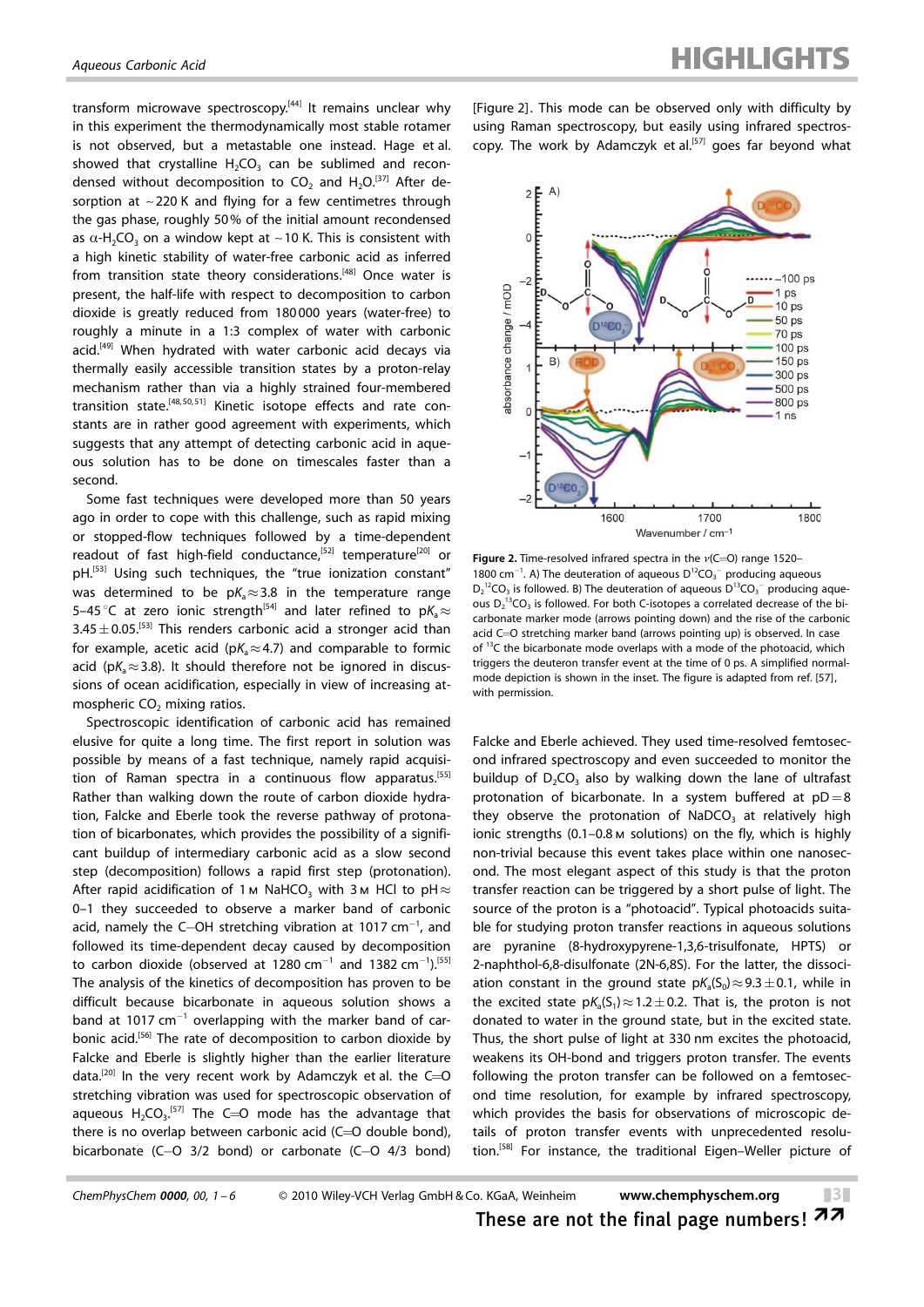neutralization reactions between an acid and a base in water has been shown by Rini et al. to need refinement to a threestage model using this technique.<sup>[59]</sup> Also, proton exchange between an acid and a base in aqueous solution has been shown to proceed by a sequential von Grotthuss-type proton-hopping mechanism through water bridges involving intermediary  $H_3O^+$  ions stabilized in the Eigen configuration.<sup>[60]</sup>

In the case of proton transfer to bicarbonate, or more precisely, deuteron transfer to  $DCO_3^-$ , the question to be answered was whether or not carbonic acid  $D_2CO_3$  would form as a transient species, and this can be clearly positively answered now when inspecting the data collected by Adamczyk et al., which is reproduced in Figure 2, where it is shown that the C= $O$  stretching vibration shifts from 1628 cm $^{-1}$ , which is characteristic of  $DCO_3^-$ , to 1720 cm $^{-1}$ , which is characteristic of carbonic acid. The process occurs simultaneously, as can be seen from the fact that the increase in peak area below the  $1720$  cm<sup>-1</sup> marker band is proportional to the loss below the 1628 cm-<sup>1</sup> marker mode. The assignment of this band to the C=O stretching band is ascertained by observing the expected  $^{12}C/^{13}C$  isotope shift, namely to 1579 cm<sup>-1</sup> for  $D^{13}CO_3^-$  and to 1666 cm<sup>-1</sup> for  $D_2$ <sup>13</sup>CO<sub>3</sub>. The shifts of  $-49$  cm<sup>-1</sup> and  $-54$  cm<sup>-1</sup>, respectively, are in good agreement with the shifts observed for the  $C=O$  stretching mode in crystalline carbonic acid.<sup>[26,27]</sup> Together with the simultaneous build-up of the deprotonated photoacid (marker modes at 1410  $cm^{-1}$  and 1510  $cm^{-1}$ ) and the simultaneous loss of photoacid (marker mode at  $1472$  cm<sup>-1</sup>) this observation eliminates any doubt about the formation of  $D_2CO_3$  in aqueous solution. The formation is complete after a few hundred picoseconds according to the data in Figure 2. On this time scale no decomposition to carbon dioxide is observable, which is monitored by the absence of the  $CO<sub>2</sub>$  marker mode at 2364 cm<sup>-1</sup>. From the kinetic data an oncontact deuteron transfer time of 8 ps is extracted, and a deprotonation rate slower by roughly four orders of magnitude, 280 000 ps, is calculated. The deprotonation is still much faster than decomposition to carbon dioxide, which takes place in the order of seconds. Thus, the lifetime of  $D_2CO_3$  clearly exceeds a few nanoseconds. From a Marcus plot, Adamczyk et al. obtain an acidity constant of  $pK_a = 3.45$  for carbonic acid. Computational predictions on the basis of CBS–QB3 gas phase calculations and a continuous solvation model (CPCM) result in  $pK_a(cis-cis)=3.8$ ,  $pK_a(cis-trans) = 3.6$  and  $pK_a(trans-trans) =$ 2.2.<sup>[61]</sup> Assuming an error of  $\pm$  0.5, the comparison between experiment and calculation suggests that both cis–cis and cis– trans are species relevant in aqueous solution, but not trans– trans. What remains open from this study is whether water molecules act as shuttles to transfer the proton from the photoacid to bicarbonate (or, more unlikely, whether the protonation is direct). It also remains unanswered whether the decomposition reaction depends on specific conformations of the carbonic acid molecule. From theoretical calculations it seems that oligomers such as the dimer<sup>[45]</sup> and the most stable monomer conformer (cis–cis) have to pass through a high transition state, whereas the less stable cis–trans conformer can access a lower transition state, and may be hence of higher importance in understanding decomposition to carbon dioxide.<sup>[48,49]</sup> We

hope these issues will be addressed in future studies on much longer time scales than employed in the present meticulous work by Adamcyk et al.<sup>[57]</sup> In view of the astrophysical relevance of carbonic acid it would also be of interest to study the rates of protonation/depronation in glassy water or ice matrices at low temperatures rather than in aqueous solution.

## Acknowledgements

We wish to thank Erwin Mayer for introducing us to carbonic acid and to the sponsors of our own research on the topic (FWF project P18187, ERC Starting Grant SULIWA).

Keywords: acidity  $\cdot$  carbonic acid  $\cdot$  IR spectroscopy metastable compounds · time-resolved spectroscopy

- [1] P. Glynn, Rev. Mineral. Geochem. 2000, 40, 481.
- [2] J. W. Morse, R. S. Arvidson, [Earth Sci. Rev.](http://dx.doi.org/10.1016/S0012-8252(01)00083-6) 2002, 58, 51.
- [3] F. G. Bell, [Environ. Geol.](http://dx.doi.org/10.1007/BF00775905) 1993, 21, 187.
- [4] H. A. Al-Hosney, V. H. Grassian, [J. Am. Chem. Soc.](http://dx.doi.org/10.1021/ja0490774) 2004, 126, 8068.
- [5] H. A. Al-Hosney, S. Carlos-Cuellar, J. Baltrusaitis, V. H. Grassian, [Phys.](http://dx.doi.org/10.1039/b510112c) [Chem. Chem. Phys.](http://dx.doi.org/10.1039/b510112c) 2005, 7, 3587.
- [6] H. A. Al-Hosney, V. H. Grassian, *[Phys. Chem. Chem. Phys.](http://dx.doi.org/10.1039/b417872f)* 2005, 7, 1266.
- [7] R. A. Feely, C. L. Sabine, K. Lee, W. Berelson, J. Kleypas, V. J. Fabry, F. J. Millero, [Science](http://dx.doi.org/10.1126/science.1097329) 2004, 305, 362.
- [8] C. L. Sabine et al., [Science](http://dx.doi.org/10.1126/science.1097403) 2004, 305, 367.
- [9] J. C. Orr et al., Nature 2005, 437, 681.
- [10] D. M. H. Kern, [J. Chem. Educ.](http://dx.doi.org/10.1021/ed037p14) 1960, 37, 14.
- [11] J. W. McBain, [J. Chem. Soc. Trans.](http://dx.doi.org/10.1039/ct9120100814) 1912, 101, 814.
- [12] J. W. McBain, Proc. Chem. Soc. 1912, 28, 106.
- [13] M. Eigen, K. Kustin, G. Maass, Z. Phys. Chem. 1961, 30, 130.
- [14] J. Kendall, [J. Am. Chem. Soc.](http://dx.doi.org/10.1021/ja02265a004) 1916, 38, 1480.
- [15] A. C. Walker, U. B. Bray, J. Johnson, [J. Am. Chem. Soc.](http://dx.doi.org/10.1021/ja01404a013) 1927, 49, 1235.
- [16] D. A. MacInnes, D. Belcher, [J. Am. Chem. Soc.](http://dx.doi.org/10.1021/ja01334a003) 1933, 55, 2630.
- [17] D. A. MacInnes, D. Belcher, [J. Am. Chem. Soc.](http://dx.doi.org/10.1021/ja01312a056) 1935, 57, 1683.
- [18] T. Shedlovsky, D. A. MacInnes, [J. Am. Chem. Soc.](http://dx.doi.org/10.1021/ja01312a064) 1935, 57, 1705.
- [19] H. S. Harned, R. Davis, Jr., [J. Am. Chem. Soc.](http://dx.doi.org/10.1021/ja01250a059) 1943, 65, 2030.
- [20] F. J. W. Roughton, [J. Am. Chem. Soc.](http://dx.doi.org/10.1021/ja01856a018) 1941, 63, 2930.
- [21] J. Meier, G. Schwarzenbach, [Helv. Chim. Acta](http://dx.doi.org/10.1002/hlca.19570400405) 1957, 40, 907.
- [22] E. Magid, B. O. Turbeck, Biochim. Biophys. Acta 1968, 165, 515.
- [23] a) Encyclopedia of Inorganic Chemistry, Vol.2 (Ed.: R. B. King) Wiley, Chichester, 1994, b) T. L. Brown, H. E. Le May, Jr., B. E. Bursten, C. J. Murphy, Chemistry—The Central Science, 11th Ed., Pearson Education, Inc., Upper Saddle River, 2009, c) H. Beyer, W. Walter, Lehrbuch der Organischen Chemie, 24th Ed., Hirzel-Verlag, Stuttgart, 2004.
- [24] W. Hage, A. Hallbrucker, E. Mayer, [J. Am. Chem. Soc.](http://dx.doi.org/10.1021/ja00071a061) 1993, 115, 8427.
- [25] W. Hage, A. Hallbrucker, E. Mayer, [J. Chem. Soc. Faraday Trans.](http://dx.doi.org/10.1039/ft9959102823) 1995, 91, [2823.](http://dx.doi.org/10.1039/ft9959102823)
- [26] W. Hage, A. Hallbrucker, E. Mayer, [J. Chem. Soc. Faraday Trans.](http://dx.doi.org/10.1039/ft9969203183) 1996, 92, [3183.](http://dx.doi.org/10.1039/ft9969203183)
- [27] W. Hage, A. Hallbrucker, E. Mayer, [J. Chem. Soc. Faraday Trans.](http://dx.doi.org/10.1039/ft9969203197) 1996, 92, [3197.](http://dx.doi.org/10.1039/ft9969203197)
- [28] I. Kohl, K. Winkel, M. Bauer, K. R. Liedl, T. Loerting, E. Mayer, [Angew.](http://dx.doi.org/10.1002/ange.200805300) Chem. 2009, 121[, 2728](http://dx.doi.org/10.1002/ange.200805300); [Angew. Chem. Int. Ed.](http://dx.doi.org/10.1002/anie.200805300) 2009, 48, 2690.
- [29] K. Winkel, W. Hage, T. Loerting, S. L. Price, E. Mayer, [J. Am. Chem. Soc.](http://dx.doi.org/10.1021/ja073594f) 2007, 129[, 13863](http://dx.doi.org/10.1021/ja073594f).
- [30] M. H. Moore, R. Khanna, B. Donn, [J. Geophys. Res.](http://dx.doi.org/10.1029/91JE01682) 1991, 96, 17541.
- [31] M. H. Moore, R. K. Khanna, [Spectrochim. Acta A](http://dx.doi.org/10.1016/0584-8539(91)80097-3) 1991, 47 A, 255.
- [32] J. R. Brucato, M. E. Palumbo, G. Strazzulla, [Icarus](http://dx.doi.org/10.1006/icar.1996.5561) 1997, 125, 135.
- [33] P. A. Gerakines, M. H. Moore, R. L. Hudson, Astron. Astrophys. 2000, 357, 793.
- [34] G. Strazzulla, G. A. Baratta, M. E. Palumbo, M. A. Satorre, Nucl. Instrum. Methods Phys. Res. B 2000, 166 – 167, 13.
- [35] C. Y. R. Wu, D. L. Judge, B.-M. Cheng, T.-S. Yih, C. S. Lee, W. H. Ip, [J. Geo](http://dx.doi.org/10.1029/2002JE001932)[phys. Res.](http://dx.doi.org/10.1029/2002JE001932) 2003, 108, 5032.

 $\blacksquare$  <www.chemphyschem.org> 2010 Wiley-VCH Verlag GmbH & Co. KGaA, Weinheim ChemPhysChem 0000, 00, 1 – 6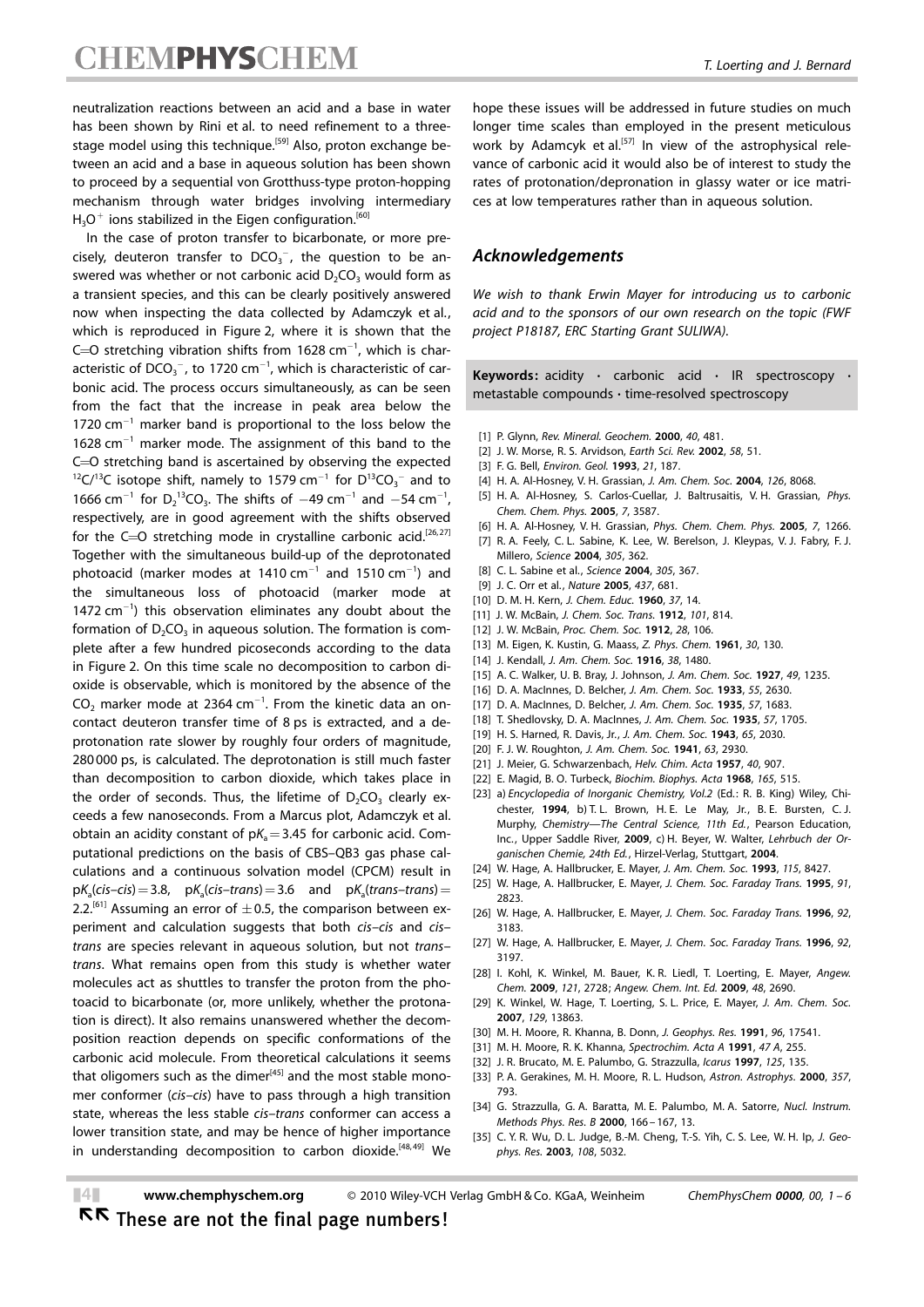- [36] M. H. Moore, R. L. Hudson, P. A. Gerakines, Spectrochim. Acta A 2001, 57, 843.
- [37] W. Hage, K. R. Liedl, A. Hallbrucker, E. Mayer, [Science](http://dx.doi.org/10.1126/science.279.5355.1332) 1998, 279, 1332.
- [38] G. Strazzulla, J. R. Brucato, G. Cimino, M. E. Palumbo, [Planet. Space Sci.](http://dx.doi.org/10.1016/S0032-0633(96)00079-7) 1996, 44[, 1447.](http://dx.doi.org/10.1016/S0032-0633(96)00079-7)
- [39] M. L. Delitsky, A. L. Lane, [J. Geophys. Res.](http://dx.doi.org/10.1029/1998JE900020) 1998, 103, 31391.
- [40] G. Strazzulla, [Planet. Space Sci.](http://dx.doi.org/10.1016/S0032-0633(99)00058-6) 1999, 47, 1371.
- [41] M. H. Moore, R. L. Hudson, R. F. Ferrante, [Earth Moon Planets](http://dx.doi.org/10.1023/B:MOON.0000031946.53696.f6) 2003, 92, [291.](http://dx.doi.org/10.1023/B:MOON.0000031946.53696.f6)
- [42] J.K. Terlouw, C.B. Lebrilla, H. Schwarz, [Angew. Chem. Angewandte](http://dx.doi.org/10.1002/ange.19870990418) [Chemie](http://dx.doi.org/10.1002/ange.19870990418) 1987, 99, 352.
- [43] C. A. Wight, A. I. Boldyrey, [J. Phys. Chem.](http://dx.doi.org/10.1021/j100032a012) 1995, 99, 12125.
- [44] T. Mori, K. Suma, Y. Sumiyoshi, Y. Endo, [J. Chem. Phys.](http://dx.doi.org/10.1063/1.3141405) 2009, 130, 204308
- [45] K. R. Liedl, S. Sekusak, E. Mayer, [J. Am. Chem. Soc.](http://dx.doi.org/10.1021/ja961802q) 1997, 119, 3782.
- [46] J. A. Tossell, [Inorg. Chem.](http://dx.doi.org/10.1021/ic060459f) 2006, 45, 5961.
- [47] J. A. Tossell, [Environ. Sci. Technol.](http://dx.doi.org/10.1021/es802393s) 2009, 43, 2575.
- [48] T. Loerting, C. Tautermann, R. T. Kroemer, I. Kohl, A. Hallbrucker, E. Mayer, K. R. Liedl, Angew. Chem. Int. Ed. 2000, 39, 892; [Angew. Chem.](http://dx.doi.org/10.1002/(SICI)1521-3757(20000303)112:5%3C919::AID-ANGE919%3E3.0.CO;2-Y) [2000](http://dx.doi.org/10.1002/(SICI)1521-3757(20000303)112:5%3C919::AID-ANGE919%3E3.0.CO;2-Y), 112, 919.
- [49] C. S. Tautermann, A. F. Voegele, T. Loerting, I. Kohl, A. Hallbrucker, E. Mayer, K. R. Liedl, [Chem. Eur. J.](http://dx.doi.org/10.1002/1521-3765(20020104)8:1%3C66::AID-CHEM66%3E3.0.CO;2-F) 2002, 8, 66.
- [50] B. Jonsson, G. Karlstrom, H. Wennerstrom, S. Forsen, B. Roos, J. Almlof, [J. Am. Chem. Soc.](http://dx.doi.org/10.1021/ja00456a018) 1977, 99, 4628.
- [51] M. T. Nguyen, T. K. Ha, J. Am. Chem. Soc. 1984, 106, 599.
- [52] D. Berg, A. Patterson, Jr., [J. Am. Chem. Soc.](http://dx.doi.org/10.1021/ja01117a015) 1953, 75, 5197.
- [53] A. L. Soli, R. H. Byrne, Mar. Chem. 2002, 78, 65.
- [54] K. F. Wissbrun, D. M. French, A. Patterson, Jr., [J. Phys. Chem.](http://dx.doi.org/10.1021/j150519a004) 1954, 58, [693.](http://dx.doi.org/10.1021/j150519a004)
- [55] H. Falcke, S. H. Eberle, [Water Res.](http://dx.doi.org/10.1016/0043-1354(90)90023-Y) 1990, 24, 685.
- [56] B. G. Oliver, A. R. Davis, [Can. J. Chem.](http://dx.doi.org/10.1139/v73-106) 1973, 51, 698.
- [57] K. Adamczyk, M. Premont-Schwarz, D. Pines, E. Pines, E. T. J. Nibbering, [Science](http://dx.doi.org/10.1126/science.1180060) 2009, 326, 1690.
- [58] E. T. J. Nibbering, H. Fidder, E. Pines, [Annu. Rev. Phys. Chem.](http://dx.doi.org/10.1146/annurev.physchem.56.092503.141314) 2005, 56, [337.](http://dx.doi.org/10.1146/annurev.physchem.56.092503.141314)
- [59] M. Rini, B.-Z. Magnes, E. Pines, E. T. J. Nibbering, [Science](http://dx.doi.org/10.1126/science.1085762) 2003, 301, 349.
- [60] O. F. Mohammed, D. Pines, J. Dreyer, E. Pines, E. T. J. Nibbering, [Science](http://dx.doi.org/10.1126/science.1117756) [2005](http://dx.doi.org/10.1126/science.1117756), 310, 83.
- [61] J. A. Tossell, [Geochim. Cosmochim. Acta](http://dx.doi.org/10.1016/j.gca.2005.08.004) 2005, 69, 5647.

Received: March 17, 2010 Published online on  $\blacksquare$   $\blacksquare$ , 2010